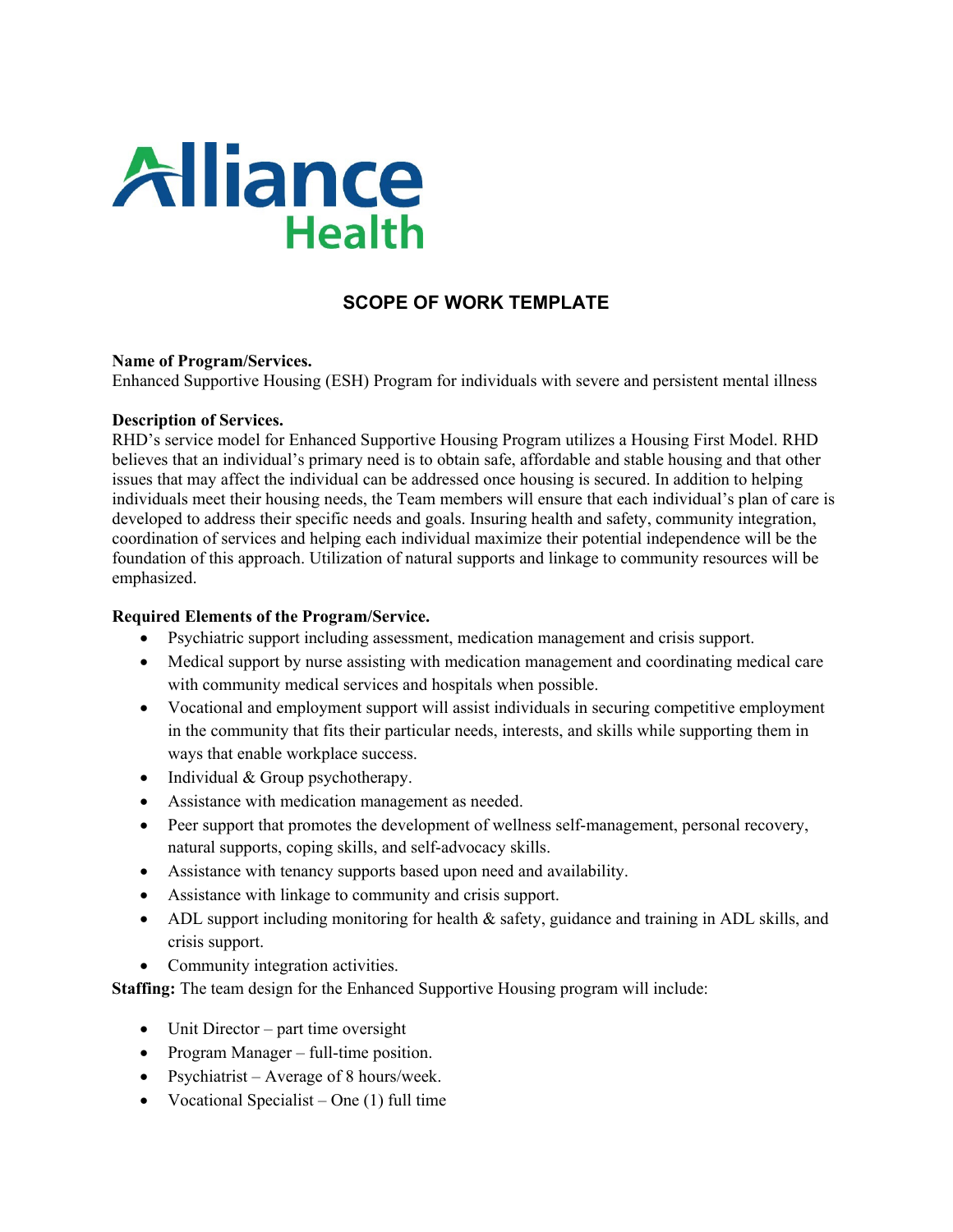- Bachelor's level positions  $-$  One (1) full time.
- Peer Specialist One  $(1)$  full time position
- ADL (Bachelor's level) One full time and one (1) part time position
- ADL Paraprofessional  $-$  (2) As needed
- Nurse One part time position
- Administrative Assistant (part time position)

Based upon the program census of approximately 34 individuals, staff coverage is designed to have two staff scheduled to provide services and support between 7:00am -8:00pm seven days a week. In addition, additional coverage and support may be provided by Program Manager as needed. An on-call crisis number will be staffed between  $8:00 \text{pm} - 7:00 \text{am}$  to provide support and link clients to emergency services as needed.

### **Target Population and Eligibility Criteria.**

Adults with Medicaid out of Durham and Wake Counties may be considered for this program. Individuals from Johnston and Cumberland may be considered at Alliance's discretion. There will be an average limit of 34 consumers served during the year. Adults with severe and persistent mental health needs are eligible for this service. These individuals often have several inpatient psychiatric stays, recurrent psychotic symptoms, inability to manage housing or employment

- ESH program participants may choose to authorize RHD to serve as their Representative Payee or may be responsible for their own finances. If RHD is the payee, rent and medication co-pays will be drafted from the consumers social security check. The remaining balance will be given to the consumer weekly in equal installments unless otherwise agreed. If the consumer chooses to take the balance of their money all at one time, RHD will not be responsible for additional monthly expenses.
- ESH program participants handling their own money agree to pay room and board monthly. Room and Board includes electricity, water, and telephone. Room and Board is to be paid to RHD in the form of a cashier's check or money order on the 2nd but no later than the  $5<sup>th</sup>$  of each month.
- ESH program participants who have not paid rent for 30 days will be given an opportunity to set up a payment plan to become current with rental payments.
- ESH program participants who have not paid rent for 60 days will be given the opportunity to have RHD become their payee.
- ESH program participants who have not paid rent for 60 days and choose not to have RHD become their payee will be provided a 30-day discharge notice.

# **Discharge Criteria.**

Discharge from enhanced supportive housing services may occur when the consumer is either in a jail or hospital for more than 90 days. It would be expected that RHD would work with the institution as needed. Discharge may also occur once the individual has achieved all of their goals on their Person-Centered Plan and is functioning at a level where they are able to take care of their basic needs such as housing, bill paying, buying, and preparing food. Discharge may also occur when an individual moves outside of RHD's catchment area. ESH program participants who have not paid rent for 60 days and choose not to have RHD become their payee will be provided a 30-day discharge notice.